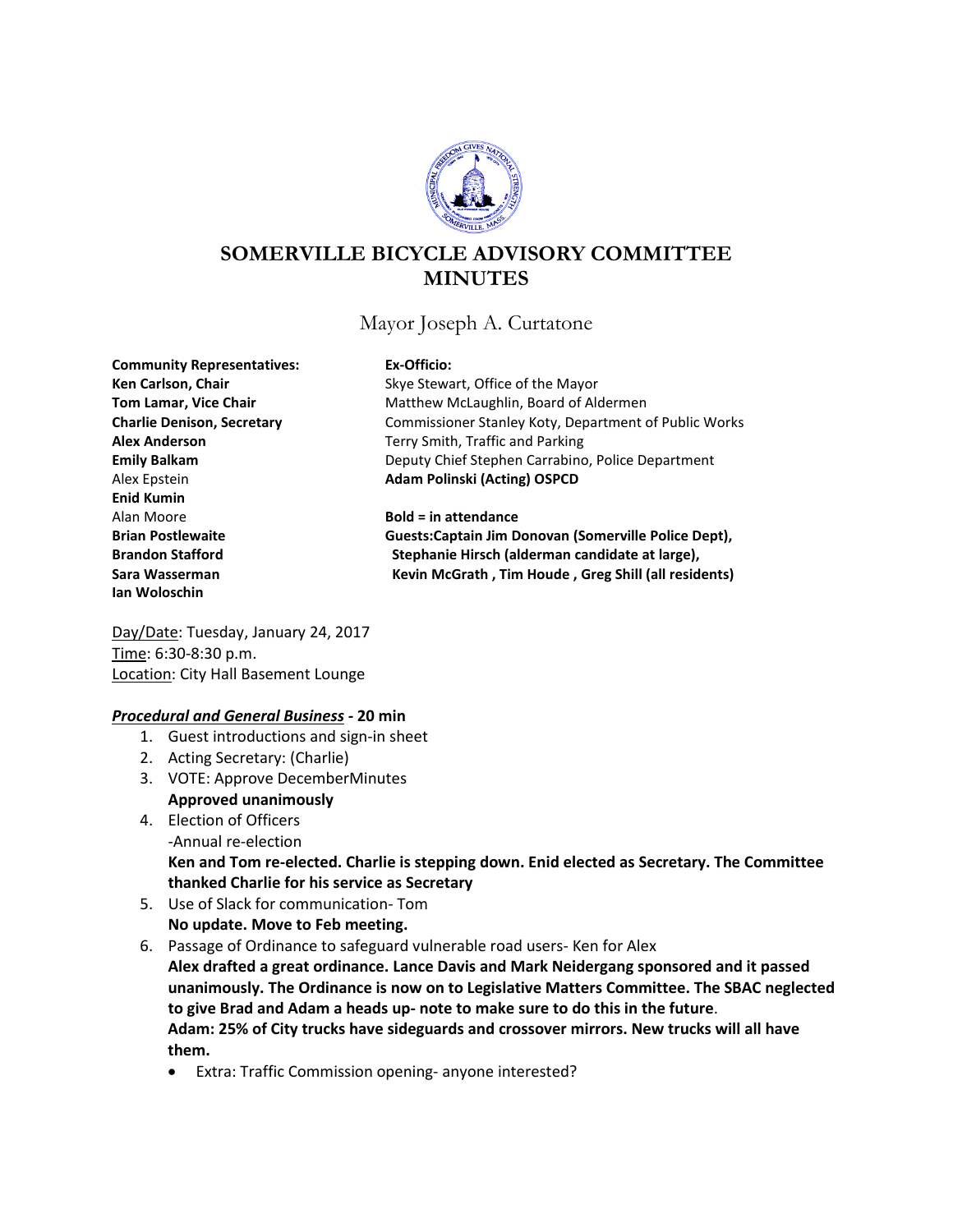**Greg expressed interest in applying for the position***[Note after meeting- Greg was not able to commit for the position and Alex Frieden expressed interest and submitted an application for the Commission].*

### *Annual Report status- Alex A 10 min*

**Most subteams have drafted their sections and saved them to Box. Sarah and Ken will combine them into one document. We still need photos for the report.**

#### *Vision- Ken to lead discussion- 20'*

- *2017*
	- o *Highest priorities*
		- $\blacksquare$  Bike safety (this involved all Five E's)
			- **Brian: Need to focus on comfort at some point.**
		- **Webster Ave improvements Prospect to Cambridge City Line. SBAC to draft acommunication plan in the next monthand to line up proponents. Neighbors want a crosswalk at Norfolk St. Final design will go through consultant. Eversource coming first to do utility work. Eval/Planning team will talk to Cambridge Bike Committee about coordinating efforts on their part of Webster Ave.**
		- **Ensuring bike mobility/safety during Union Sq construction**
		- **Ensuring bike mobility/safety during Beacon St construction and** ensuring final design. **It was brought up that we will probably need a temporary parking ban on Park St again during construction**
		- **Brian would like to add Elm St/Cedar St/Mossland St to the list. Cedar/Elm utility work to be completed by next year. City interested in plan to restripe/reconfigure with better bike accommodation. Engineering subteam also focusing on Powderhouse Blvd/Church St (but this is not a full committee priority yet)**
	- o *Easiest low hanging fruit*
		- Contra flow on Marshall St
		- **Bike Lane on School St from Medford to Highland**
		- **Release updated Bike Map**
		- **Increased communication with Aldermen**
		- **Transportation Survey**
		- Promotion/enforcement of 25mph speed limit, creation of 20mph safety zones

**Police are doing speed enforcement, looking for hot spots of speeding. Asking Bike Committee for suggestions of hot spots.**

- **Alex A asked to add Contraflow on Roseland and No Parking in Bike Lane as additional low hanging fruit**
- **Ken asked for education of Beacon St residents about how to interact with Cycletrack**
- **For next meeting- let's discuss goals for the Sub-Teams**
	- o **Review 2017 Things to Improve List and take a look at 2016 goals**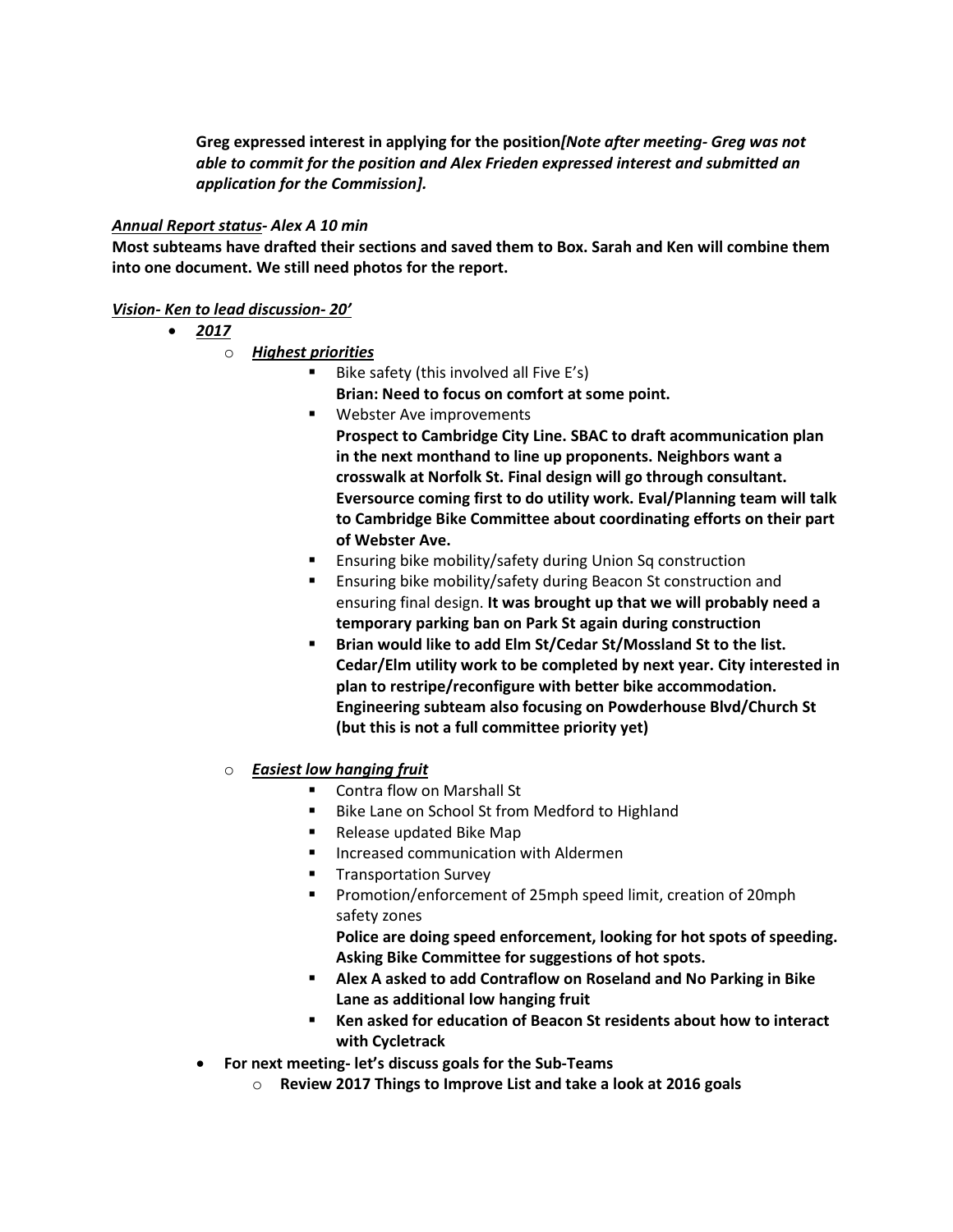# *Update from City- Adam 30 min*

- Our interests:
	- o Truck safety requirements for upcoming Union Sq RFP
	- o Update on Senior Transportation Planner position **Mike Trembley hired, formerly of Howard Stein Hudson**
	- o Update on review of 2017 re-paving schedule **Being updated with the help of a consultant who is employing the Pavement Condition Index, done early-mid Feb. Ken pushed for Medford St from Somerville Ave to Cambridge line to be included.**
	- o Status of getting a City Engineer to join Ex Officio Board **Engineering Department discussing who (Rich Raiche is the new City Engineer, replaced Charlie Quigley.)**
	- o Further detail on Complete Streets Funding grant **This funding will be used for pavement markings and other treatments like cycle grip thermoplastic. Tom suggested that some be used for flex posts where needed. Some to be used for Spring Hill and East Somerville traffic calming on neighborways, new traffic lights at Tufts/Washington/Nolton. Ken suggested using some of it for Summer St super sharrows going westbound/downhill between Spring Hill and Davis Square.**
	- o Webster Ave construction communication plans **Discussed in prior agenda item.**
	- o Plan to advocate for Community Path Extension **Board of Aldermen asked City to write letter to MassDOT to complete the CPX to North Point, including as many cross-street connections as possible, and reduce jogging between North and South side of tracks.**
- **Other updates from Adam:**
	- o **OSPCD has hired a new communication person**
	- o **HSIP 25% plans finished soon for: Washington St (New Washington St to Boston City Line), Broadway (near Trum Field), Park St, Temple St**
	- o **New bike facility guide going out with parking permit mailers to residents**
	- o **Bike/ped counts are up on the City web site**

# *Team Updates- 40'*

- Education Team-**Sarah** 10'
	- o Bike Talk series for 2017
		- **Currently determining speakers**
	- o Bike Month Kick-off Event- May 7 Aeronaut (with Encouragement Team) **Panel discussion will befocused on the different forms of bike advocacy.**
- Engineering Team- Brian 15'
	- o Elm/Mossland/Cedar St Planning **Discussed in prior agenda item.**
	- o **Powerhouse Square, team starting design, still a few years away. Brian reminded us that Powderhouse Circle is the most dangerous intersection per number of bikes traversed in the city.**
	- o Summary of comments on Somerville Ave 15% Design **These improvements willtake place after Union Square Early Action, before full Union**